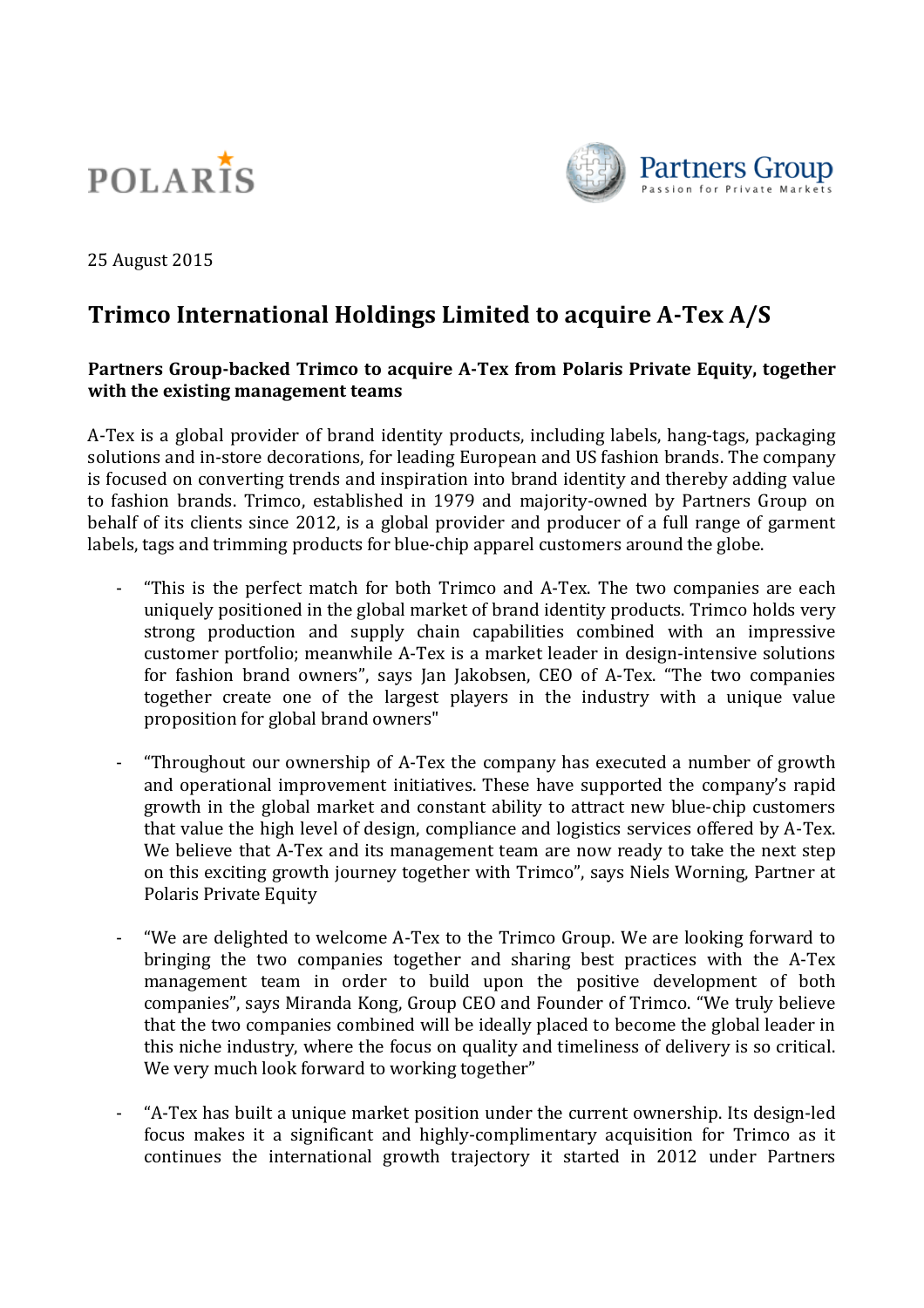Group's ownership. Together, Trimco and A-Tex have a market-beating platform and management team, which strengthens their client proposition even further", says Florian Marquis, Senior Vice President, Private Equity, Partners Group. "We are very excited about the increased opportunities for growth the two companies will have together"

Closing of the transaction is subject to customary regulatory requirements and approvals.

## **For more information, please contact:**

Niels Worning, Polaris Private Equity: +45 2344 4576 Jenny Blinch, Public Relations, Partners Group: +41417846526

#### **About A-Tex:**

Founded in 1991, A-TEX is a leading global provider of brand identity products, including labels, hang-tags, packaging solutions and in-store decorations, for leading European and US fashion brands. The company's design and brand development teams are based at the head office in Herning, Denmark, where A-TEX employs a total of 90 people. The company's 350 other employees handle procurement and distribution services, most of them based near the manufacturing sites in Asia. A-TEX has logistics operations in Turkey, India, Bangladesh, Hong Kong and China, and sales offices in Denmark, Sweden, Germany, Italy, the Netherlands, the UK and the USA. A-TEX is a provider of innovative design delivered on time using efficient, quality logistics solutions.

#### **About Trimco:**

Trimco, established in Hong Kong in 1979, is a global solutions provider and producer of a full range of garment labels, tags and trimming products for blue-chip apparel customers around the globe. Trimco's products include care labels, woven labels, hang tags and trimming products used for brand identification and information management. Trimco's complex, highvolume, low unit cost and error-free production are crucial components used by global brands and retailers to reflect brand differentiation, premium quality and design elements. Trimco supports its global clients from multiple facilities with in-house production through subsidiaries in Hong Kong, China, Thailand, Singapore, India, the UK, Turkey, Romania and Bangladesh.

#### **About Polaris:**

Polaris Private Equity is a Danish/Swedish private equity fund, based in Copenhagen, focusing on buy-out investments in well-established lower mid-market companies in Denmark and Sweden. Polaris' first fund of EUR 188 million was realised in 2008, and Polaris currently has more than EUR 1 billion under management in three active funds. Polaris invests in companies with strong development potential and a typical turnover of EUR 25-200 million. To date, Polaris has invested in 32 companies, exited 17 and has made more than 55 add-on investments in portfolio companies.

[www.polarisequity.dk](http://www.polarisequity.dk/)